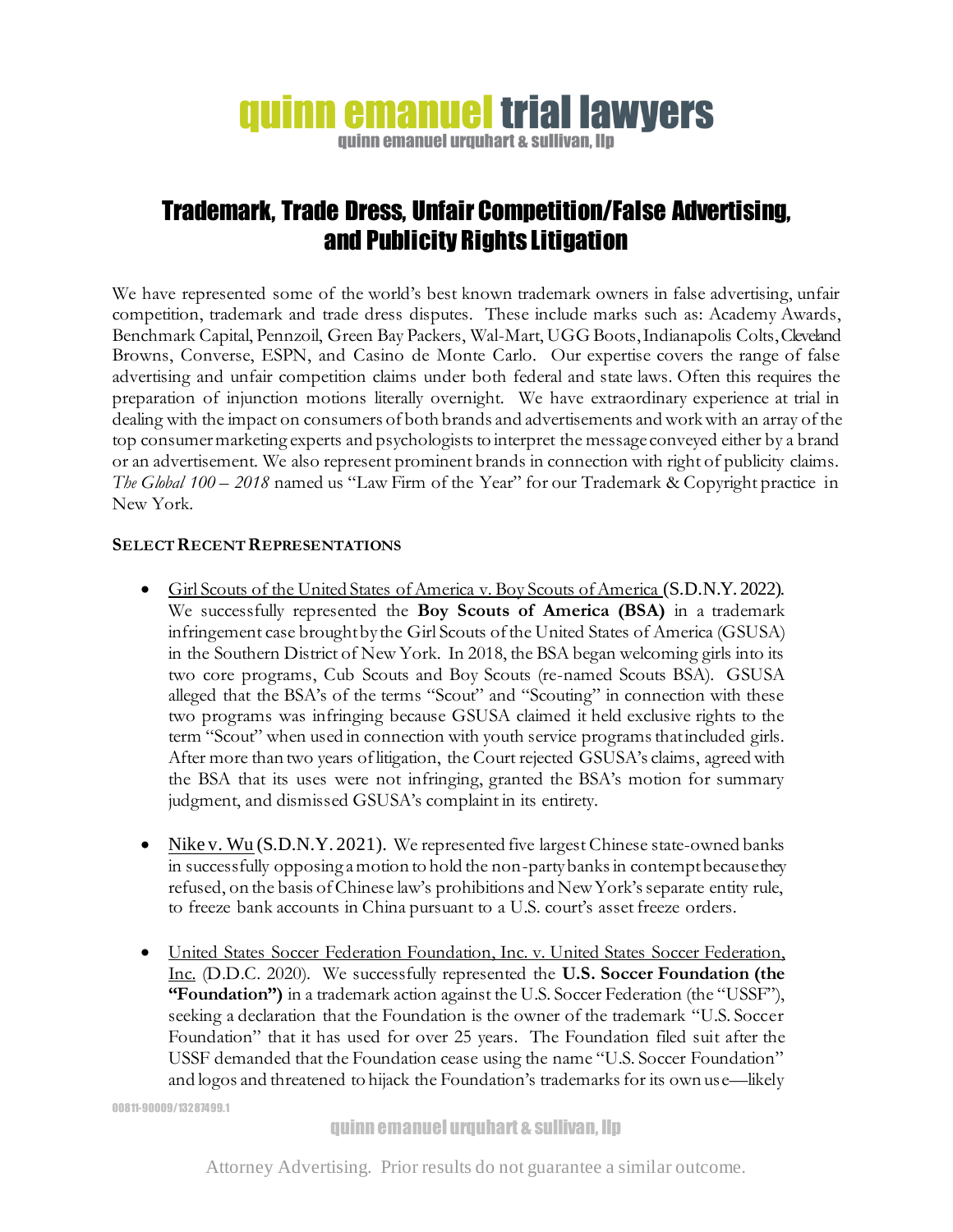in an effort to capitalize on lucrative business opportunities when the United States hosts the World Cup in 2026. The suit settled on favorable terms.

- TechShop Inc. v. Dan Rasure et al (N.D. Cal. 2019). We represented **Defendants Dan Rasure**, **TheShop.Build, LLC**, and **TheShop.Build San Fran, LLC** in a pro bono matter. Plaintiff TechShop, Inc. sued our clients for trademark infringement in the Northern District of California, alleging that the former name of their business, TechShop 2.0, and the current name, TheShop.Build infringed its TECHSHOP marks. Quinn Emanuel was retained after discovery closed to try the case. After a 7-day jury trial, the jury came back with a verdict that our clients infringed TechShop's marks, but awarded TechShop no damages.
- Charlie Kessler v. Matt and Ross Duffer (Cal. 2019). We represented **Matt & Ross Duffer**, creators of Netflix's hit TV show Stranger Things, after they were accused of basing the show on ideas allegedly described to them at a party by Charlie Kessler. The Duffer brothers hired us two weeks prior to trial to act as lead counsel. Plaintiff dismissed his case before the trial commenced.
- Alibaba Group Holding Limited v. Alibabacoin Foundation et al. (PTAB 2018). We were engaged by our client, **Netflix**, Inc., in two inter partes review proceedings challenging the validity of patents owned by Affinity Labs of Texas, LLC relating to streaming systems for digitally stored audio, video, and textual content. Following the Oral Hearing, the PTAB issued Final Written Decisions in each proceeding finding that all challenged claims were unpatentable. We represent Netflix in an appeal of the PTAB's ruling that was recently filed by Affinity and is currently pending before the Federal Circuit. We also represent Netflix in the related District Court proceeding that currently is stayed.
- We represented **Gucci** in a case against Forever 21, which brought claims for declaratory judgment of non-infringement and cancellation of trademark registrations against Gucci America, Inc. relating to Gucci's famous green-red-green and blue-redblue striping trademarks. The matter settled on terms satisfactory to our client.
- The Lincoln Electric Company et al. v. Harbor Freight Tools USA, Inc. (N.D. Ohio 2018). **Lincoln** is a prominent maker of welding power supplies. Lincoln filed an omnibus complaint against Harbor Freight in the Northern District of Ohio (Lincoln's home district) asserting patent infringement, trade dress infringement, and other ancillary claims in connection with Harbor Freight's line of competing welding power supplies. Shortly thereafter, Lincoln moved for a preliminary injunction to block future all future sales of Harbor Freight's products based on their alleged infringement of three Lincoln patents. Operating under a highly compressed schedule, we took discovery and put together a robust opposition to Lincoln's motion. Based on the strength of our opposition, Lincoln voluntarily withdrew two of the three patents and provided Harbor Freight with Covenants Not to Sue. The Court denied the preliminary injunction based on the remaining patent.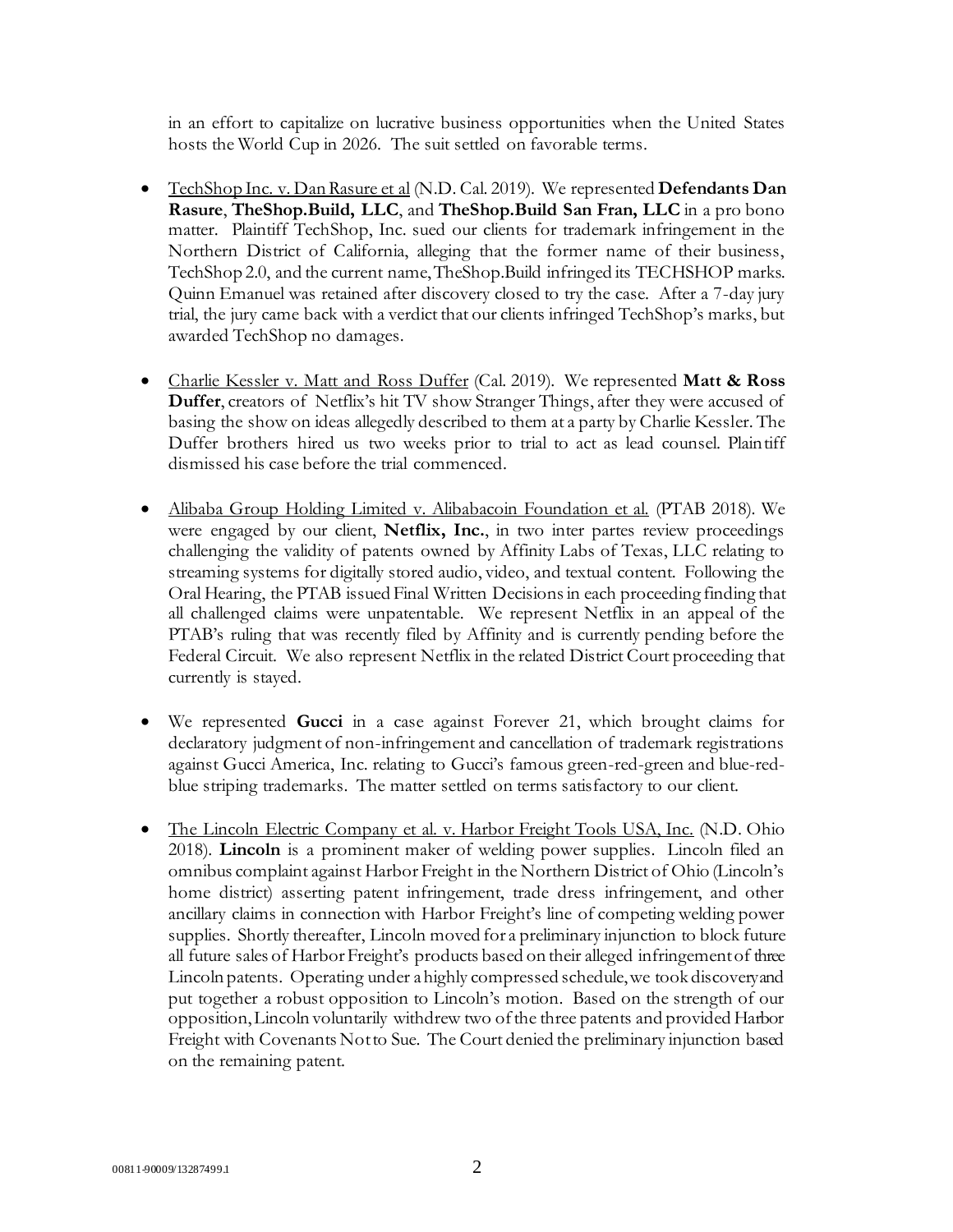- Edible International, LLC et al v. Google, LLC (D. Conn. 2018). We represented **Google, LLC** in a case involving allegations of trademark infringement, trademark dilution, and unfair competition, brought by a customer of Google's advertising services. We successfully won a motion to compel the dispute to arbitration.
- Moldex-Metric, Inc. v. McKeon Products, Inc. (9th Cir. 2018). We represented **Moldex-Metric, Inc.**, which manufactures ear plugs. Since 1982, Moldex has made a specific ear plug in a lime-green color. Over the years, that color became associated with Moldex and Moldex claimed to have a common-law trademark on the color. Years later, McKeon Products began to sell an ear plug in a nearly identical color. Moldex-Metric sued in the U.S. District Court for the Central District of California. McKeon defended by arguing that the lime-green color is functional (insofar as it allows for easy visibility) and therefore is ineligible for trademark protection. The district court granted summary judgment to McKeon, and Moldex appealed. In an unpublished 2-1 decision, the Ninth Circuit vacated, ruling that the district court had failed adequately to consider the U.S. Supreme Court's decision in Qualitex. On remand, the district court again granted summary judgment to McKeon, purporting to distinguish Qualitex. Moldex again appealed, and on June 5, 2018, in a published decision, a different panel of the Ninth Circuit vacated and remanded, holding that the issue of functionality cannot be determined on summary judgment in the context of this case, and more specifically that the availability of alternative colors that are equally visible as Moldex's lime-green shade must be considered by the factfinder.
- <u>Jeremy Southgate v. United States et al</u>. (E.D.V.A. 2018). We obtained a dismissal with prejudice of an unusual complaint against our client, **the Academy of Motion Picture Arts and Sciences**, in the Eastern District of Virginia. Pro se plaintiff Jeremy Southgate brought claims of racketeering, trademark and copyright infringement, and more. He claimed that certain stage arrangements, spoken words, and a musical performance in the Oscars infringed his company's logo as part of a conspiracy involving Barack Obama, Google, and other high-profile figures. On April 9, 2018, the Court granted our motion to dismiss with prejudice.
- Snap-on, Inc. v. Harbor Freight Tools USA, Inc. (E.D. Wisc. 2017) We represent **Harbor Freight Tools** in a suit by rival tool company, Snap-on. After Harbor Freight's motion to dismiss trade dress claims led to Snap-on dropping that claim, Harbor Freight defeated Snap-on's motion for preliminary injunction, in which Judge Lynn Adelman found that Snap-on's design patent infringement claim had no likelihood of success on the merits. The case continues with Harbor Freight having filed its own counter-claims of false advertising and inequitable conduct.
- Amanda Blackhorse v. Pro Football, Inc. This January, the United States Supreme Court heard argument on a central question in the Blackhorse case: whether Section 2(a) of the Lanham Act's prohibition against marks that "disparage" is an unconstitutional violation of the First Amendment. On behalf of our client **the Washington Redskins**, we submitted an amicus brief in *In Re Tam* (the case heard by the U.S. Supreme Court) agreeing that section 2(a) is indeed unconstitutional. Meanwhile, the Blackhorse case has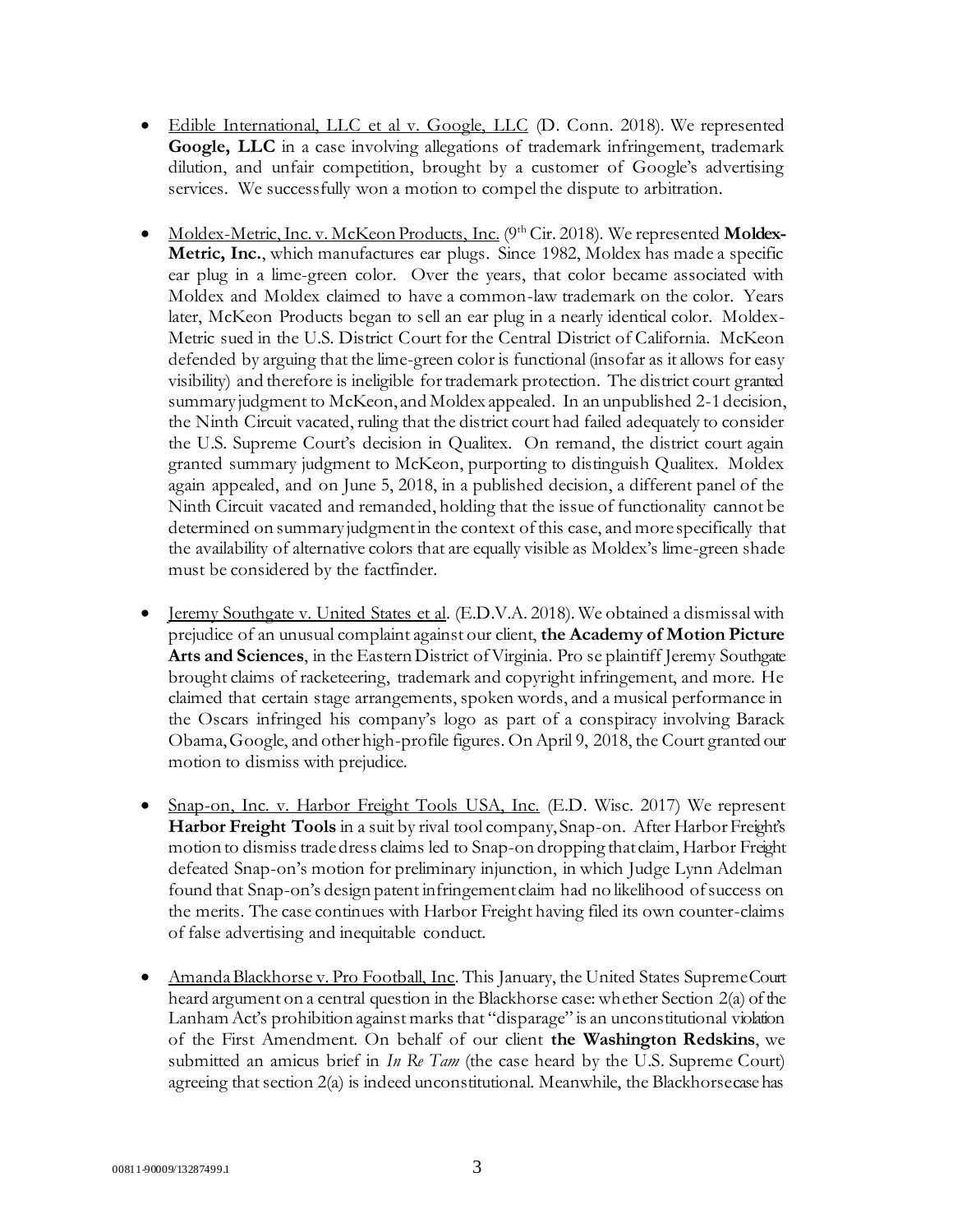been stayed by the US Court of Appeals for the 4<sup>th</sup> Circuit pending the U.S. Supreme Court's decision, expected in June of this year.

- American Airlines, Inc. v. Despegar.com USA, Inc., et al. (S.D. Fla. 2016). We represented **Despegar.com** in a false advertising lawsuit brought by American Airlines. Just before initiating suit, American withdrew its tickets from all of Despegar's websites throughout the world. In addition to mounting a vigorous defense against American's claims, we brought an antitrust counterclaim on behalf of Despegar's U.S. based subsidiary relating to American's anticompetitive air fare distribution scheme. On the eve of depositions we obtained a favorable settlement agreement which paved the way for Despegar to resume selling American tickets.
- Federal Treasury Enterprise Sojuzplodoimport v. Spirits Int'l B.V. (2d Cir. 2016). We represent a Russian government agency, **Federal Treasury Enterprise Sojuzplodoimport (FTE)**, which is seeking to establish that it is rightful owner of the world-famous Stolichnaya trademarks. The district court dismissed FTE's trademark infringement claims for lack of standing, ruling that the Russian Government's assignment of its ownership interest in the trademarks to FTE violated Russian law and was therefore invalid. We obtained unanimous reversal in the Second Circuit. The panel held that the district court violated principles of international comity and the act of state doctrine by even considering the validity of the Russian Government's actions under Russian law. As a result, the panel reversed the district court and reinstated FTE's trademark infringement claims.
- Mattel, Inc. v. Excite Inc. (C.D. Cal. 2016). We represented **Mattel** in a suit for infringement and dilution of Mattel's famous BARBIE trade dress. Suit settled on favorable terms that included a permanent injunction.
- Apple v. Samsung (Fed. Cir. 2015). We represented **Samsung** in its high-profile litigation brought by Apple that, among other claims, alleged infringement and dilution of Apple's alleged trademark and trade dress rights in its iPhone and iPad products. After discovery, Apple abandoned all of its iPhone infringement claims, but continued to pursue its iPhone trade dress dilution claims and iPad trade dress infringement and dilution claims. At trial, we obtained a defense verdict in Samsung's favor on Apple's iPad trade dress claims. On appeal, in a landmark Federal Circuit decision, we invalidated Apple's iPhone trade dresses, both registered and unregistered, in their entirety on functionality grounds.
- WildFireWeb, Inc. v. Tinder Inc. and IAC/Interactive Corp. (C.D. Cal. 2015). We represented **Tinder, Inc**. **and IAC/InterActiveCorp** in a trademark infringement lawsuit brought by a website designer called WildFireWeb, which had a prior federal registration in a "Tinder" trademark for one of its product offerings. The plaintiff alleged substantial actual confusion resulting from Tinder's use of its name for its hugely popular social media application, and sought an order requiring Tinder to change its name. Despite the similarity between the parties' marks and the evidence of alleged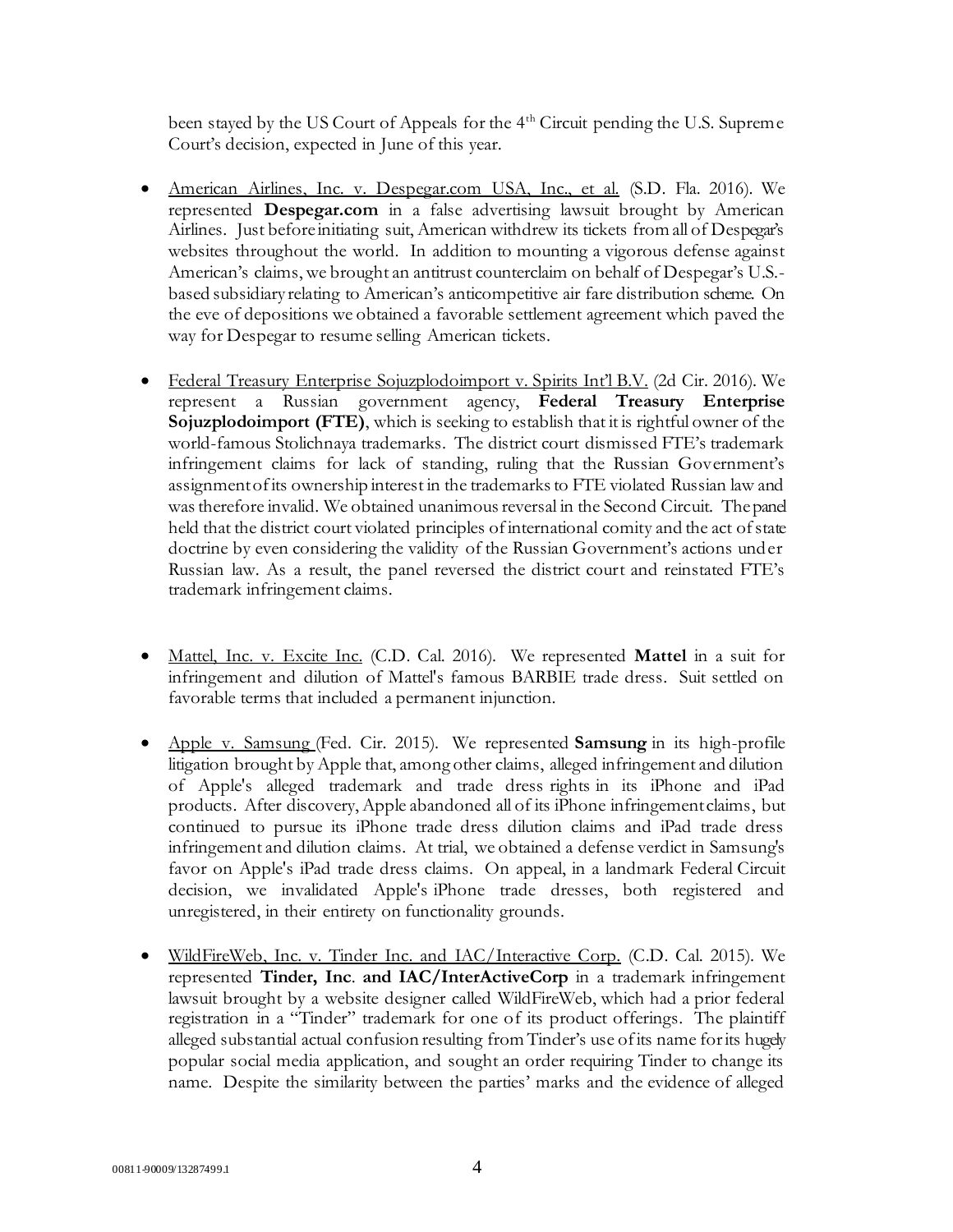actual confusion, we obtained a highly favorable settlement for Tinder that has allowed Tinder to continue to own and use its valuable mark.

- Exclaim Marketing, LLC v. DIRECTV, LLC (E.D. N.C. 2015). We represented **DIRECTV** in a case brought by Exclaim Marketing involving unfair and deceptive trade practices and cross-claims for trademark infringement. After a seven-day jury trial and post-trial briefing, we not only obtained a complete defensive victory for DIRECTV, but also won substantial damages and a sweeping nationwide permanent injunction against Exclaim.
- Academy of Motion Picture Arts and Sciences v. Lash Fary  $d/b/a$  Distinctive Assets (C.D. Cal. 2015). On behalf of the **Academy of Motion Picture Arts & Sciences**, we filed trademark infringement and dilution claims against a company that was using the Academy's famous OSCARS trademark to promote and publicize "gift bags," creating the false impression that the Academy sponsored or was in some way affiliated with the "gift bags." We quickly obtained a consent judgment permanently enjoining the unlawful uses.
- Hanginout, Inc. v. Google Inc. (S.D. Cal. 2014). We represented **Google Inc**. in a case against Hanginout, Inc. Hanginout claimed that Google's use of HANGOUTS infringed Hanginout's alleged common law HANGINOUT trademark. Hanginout moved for a preliminary injunction, but was soundly defeated. The Court's 34-page opinion found in Google's favor on all of the preliminary injunction factors, including likelihood of confusion. The Court's opinion also raised serious doubts that Hanginout even owned common law trademark rights in its alleged mark. The case ended when the plaintiff moved to dismiss its own claims with prejudice.
- Parts.com, LLC v. Google Inc. (S.D. Cal. 2014). We represented **Google Inc.** in a trademark case in which Parts.com alleged that Google impermissibly used its trademark in its AdWords program constituting federal and state trademark infringement, dilution, and unfair competition. In the first decision we are aware of to do so, the Court dismissed all claims against Google at the pleading stage under the doctrine of laches. The Court also found the state law claims barred by the Communications Decency Act's immunity provision.
- Academy of Motion Picture Arts and Sciences v. De La Rosa (W.D. Tex. 2014). Our client, the **Academy of Motion Picture Arts & Sciences**, sued a retailer of counterfeit Oscar statuettes. We asserted claims for copyright infringement, trademark infringement, trademark dilution and false advertising. The Academy was granted judgment on all claims, including a permanent injunction and damages. This case was important to set a deterrent for future infringers who continue to infringe the Academy's intellectual property.
- Chih Lin v. American Rena (Los Angeles Superior Court 2014). We defended **American Rena International Corporation** in a \$25 million breach of contract and fraud lawsuit brought by a former sales representative, defeated the suit on summary judgment, and won summary judgment of liability on American Rena's cross-complaint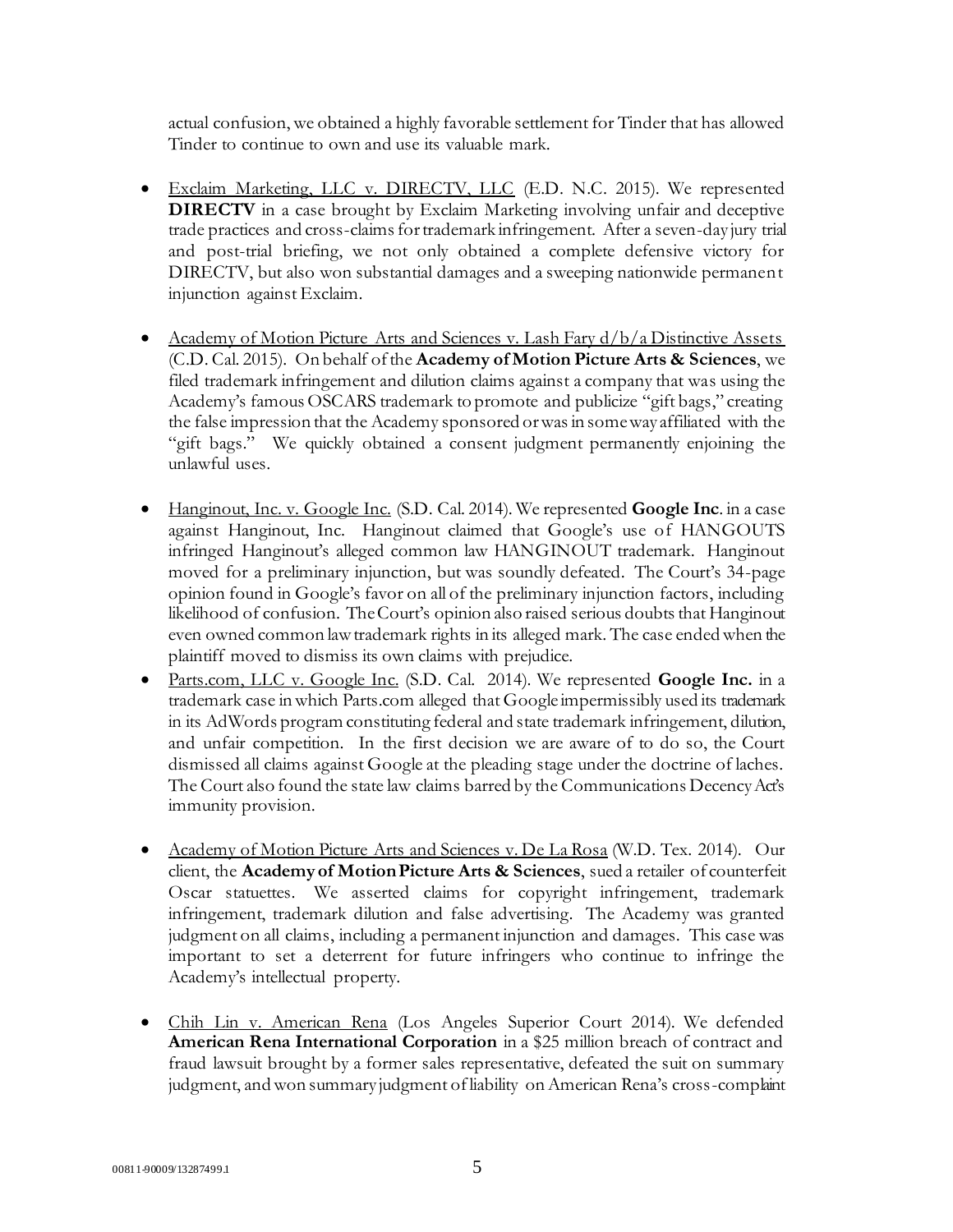for trademark infringement. At the damages trial, we obtained an award of the former sales representative's profits, together with American Rena's attorney's fees and costs.

- J. Christopher Burch, et al. v. Tory Burch, et al. (Del. Ch. 2013). In less than four months,we achieved a highly favorable settlement for **Chris Burch** and his new fashion brand, **C. Wonder**. After Mr. Burch was blocked from selling his interests in Tory Burch LLC—the successful label he co-founded—by Tory Burch and other directors of the Company, we brought claims for breach of fiduciary duties in Delaware Chancery Court before Chancellor Strine. We then pursued an aggressive litigation strategy by convincing Chancellor Strine to grant expedited discovery and proceedings, thereby forcing the company to face the prospect of a trial in six months, or else accept a settlement on unfavorable terms. The confidential settlement resulted in the dismissal of the company's trade dress allegations, and enabled Mr. Burch both to consummate a sale of his interests in Tory Burch LLC in a very successful M&A transaction, and to operate C. Wonder free from the cloud of Ms. Burch's interference.
- Apple v. Samsung (District Court Düsseldorf 2013). We obtained a full defense victory for **Samsung** against Apple in German proceedings regarding various smartphones, defeating alleged unfair competition claims.
- Jurin v. Google Inc. (E.D. Ca. 2012). We won a complete summary judgment for Google Inc., by which all remaining claims that decorative home trim supplier Daniel Jurin had asserted based on Google's advertising programs and trademark policies were dismissed with prejudice. In a comprehensive opinion, the Court held that Google was not liable for trademark infringement (whether direct, contributory, or vicarious) or dilution. The summary judgment order was the ultimate victory in a string of successful motions for Google. At the pleading stage, Quinn Emanuel obtained dismissal of Jurin's state law negligent and intentional interference with contractual relations and prospective economic advantage claims, as well as his unjust enrichment and breach of contract claims. Google also was awarded its costs and fees under Rule 41(d) after Jurin re-filed his case in the Eastern District of California after having dismissed a similar complaint against Google in the Central District of California without prejudice.
- adidas America, Inc. and adidas AG v. Wolverine World Wide, Inc. (D. Oregon 2012). We represent **Wolverine Worldwide, Inc.**, manufactures of casual footwear under well-known brands such as Merrill, Patagonia and Hush Puppies, in a suit brought by adidas America, Inc. in the U.S. District Court of Oregon alleging that certain styles of athletic shoes put out by Wolverine infringe and dilute adidas' Three Stripe trademark.
- Google AdWords litigation. Since 2009 we have represented, and continue to represent, **Google Inc.** in a number of actions primarily alleging trademark infringement in connection with its offering advertisers the opportunity to bid on keywords that include third-parties' trademarks to trigger advertising. In many of those cases—Ascentive LLC v. Google Inc. (E.D. Pa.); Dazzlesmile v. Epic Advertising (D. Utah); Flowbee Int'l, Inc. v. Google Inc. (S.D. Tx., transferred, on our motion, to N.D. Cal.); Groupion, LLC v. Groupon Inc. (N.D. Cal.); and Soaring Helmet Corp. v. Nanal, Inc. (W.D. Wa.), All Star Remodeling, LLC v. YP Advertising & Pub'g, et al (Tenn.)—the plaintiffs voluntarily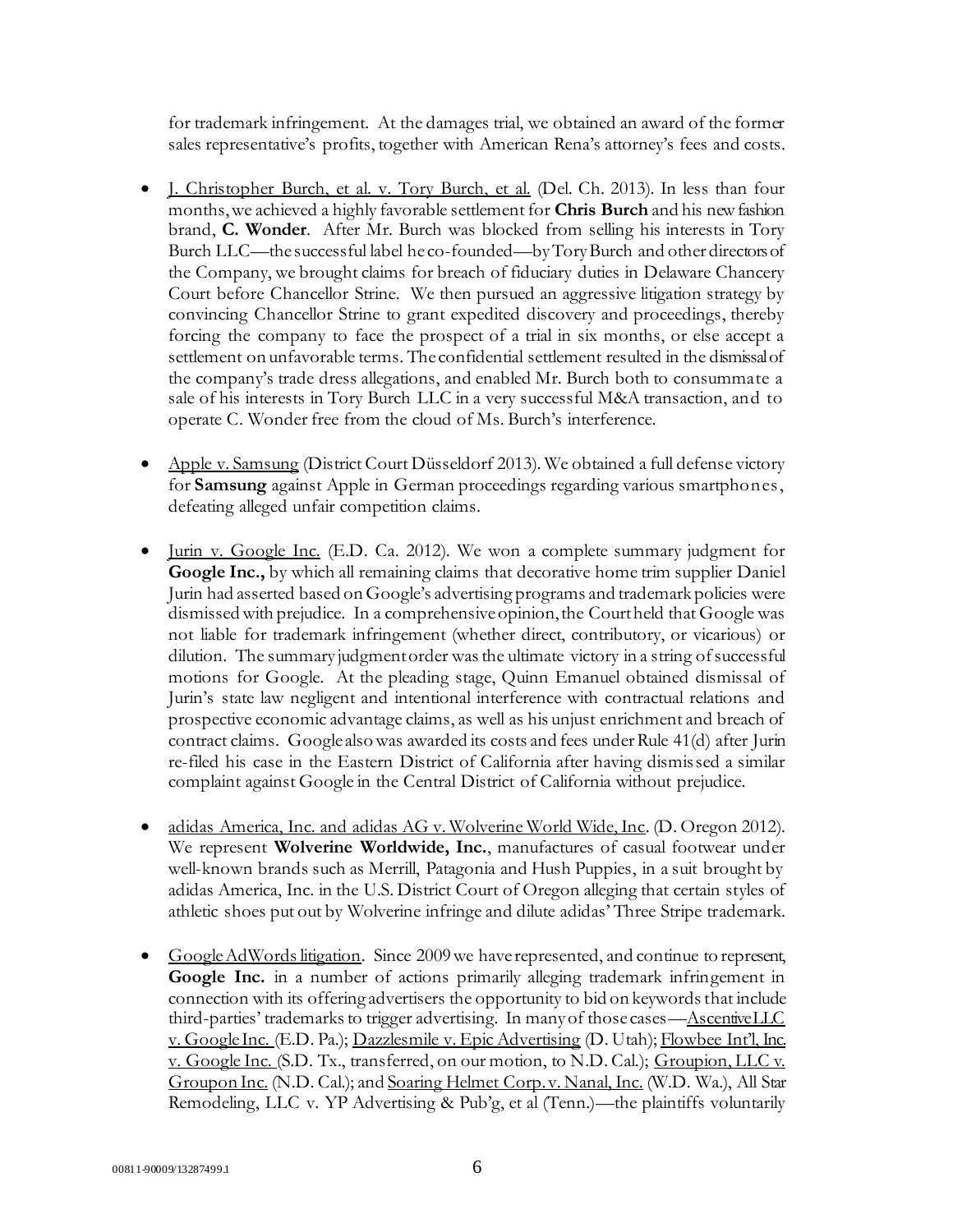dismissed their claims from Google; they simply walked away with no payment or settlement agreement from Google, usually after the first motion we filed in each case. In another case, Jurin v. Google Inc. (E.D. Cal.), we made several successful motions to dismiss, which narrowed the scope of the case, and then obtained summary judgment on all remaining claims.

- Ugglebo Clogs, LLC v. Deckers Outdoor Corporation (D. Minn. 2011). We represented **Deckers Outdoor Corporation** ("Deckers') in a suit in which Ugglebo Clogs, a Swedish clog manufacturer, claimed that its designation UGGLEBO had priority over the Deckers's UGG trademark and sought to enjoin the sale of UGG-brand boots nationwide; Deckers filed counterclaims alleging that Deckers had priority and Ugglebo Clogs was, in fact, the infringer. After successfully moving to amend its counterclaims to add a breach of contract claim that would have entitled Deckers to immediate injunctive relief and attorneys' fees, the parties settled on terms favorable to Deckers.
- Benchmark Capital v. The Benchmark Company (N.D.Cal 2011). We represented the well known venture capital firm of **Benchmark Capital** in a trademark suit against financial advisor Benchmark Company. The case settled very favorably to Benchmark Capital.
- Moracconoil v. Folica (C.D.Cal. 2010). We represented **Folica** in a false advertising, trademark infringement and counterfeiting lawsuit relating to the domestic and international distribution and sale of consumer salon products.
- Pennzoil/Quaker State v. Nervous Tattoo, Inc. (LA Superior 2010). We represented **Pennzoil/Quaker State** in a trademark action and breach of license agreement relating to the sale of after-market automobile products. The case resolved favorably by the defendant trademark holder providing a license to Pennzoil's successor.
- Mattel, Inc. v. MGA Entertainment, Inc. (C.D. Cal. 2010). On the trade dress claims in this wide-ranging action, we succeeded in obtaining summary judgment on behalf of **Mattel** in defense of MGA's trade dress infringement and dilution claims concerning Mattel's packaging for various Barbie and "Wee 3 Friends" dolls. The trial court agreed that MGA's asserted trade dresses, including a registered trade dress, were not protectable on two independent grounds: they had not acquired secondary meaning and were functional. The trial court also agreed that even if the trade dresses were valid, there was no likelihood of confusion, and therefore no infringement. In addition, the trial court found the asserted packaging ineligible for protection under the dilution statute and found that Mattel's accused packaging could not dilute MGA's as a matter of law because it was too dissimilar.
- Deckers Outdoor Corporation v. Tom Romeo and Romeo & Juliette, Inc. (C.D. Cal. 2010) and Deckers Outdoor Corporation v. Emu Australia, Inc. (C.D. Cal. 2010). We represented **Deckers** in two disputes involving trademark rights associated with Deckers's famous and popular UGG-brand boots. In the Romeo action, we brought claims against the manufacturer and seller of BearPaw boots—shoddy imitations of Deckers's most popular boots, including the Classic, the Cardy, and the Sundance II—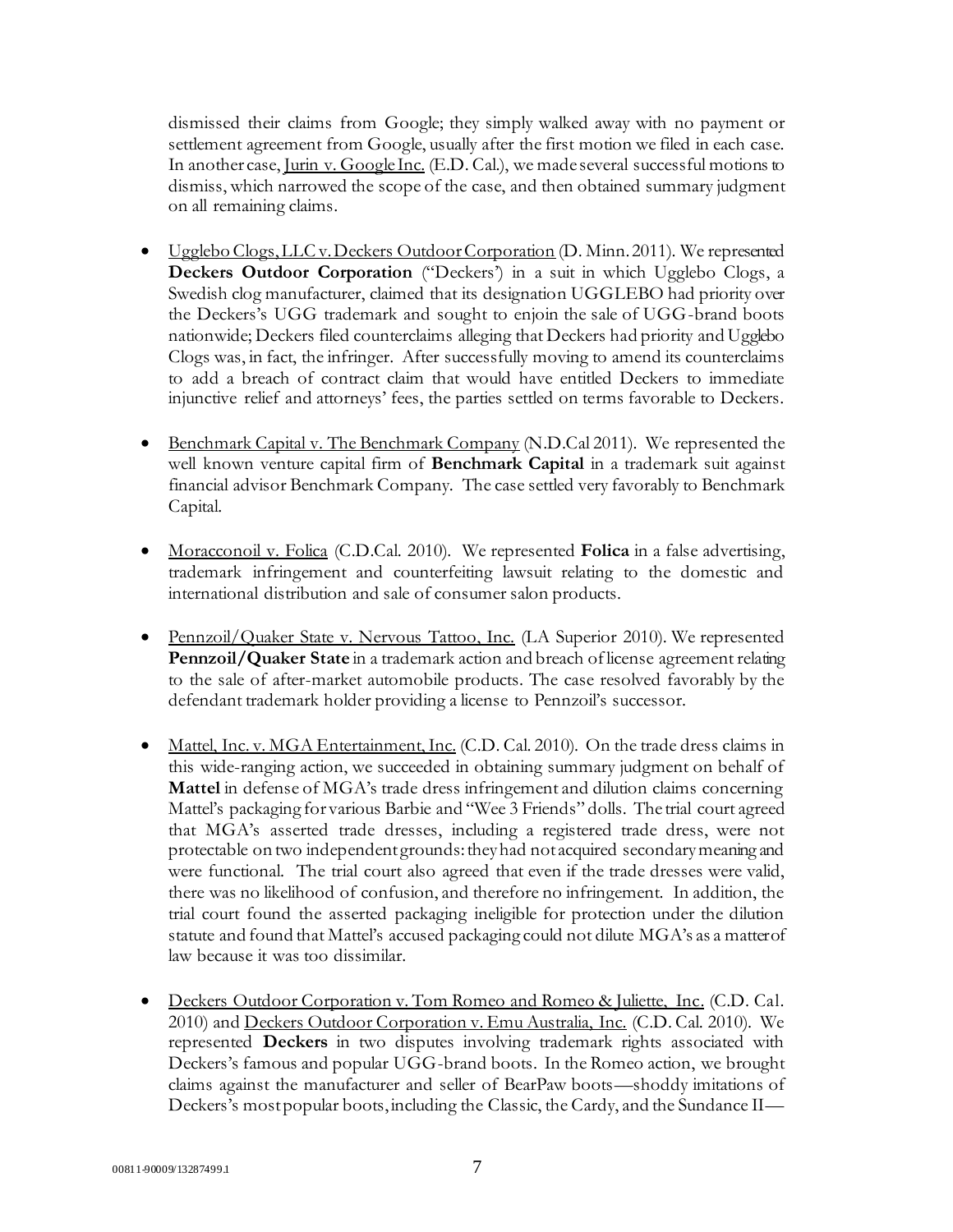for trade dress infringement. In the Emu Australia action, we brought claims against Emu, a manufacturer and seller of pull-on sheepskin boots, for referring to its own boots as "ugg boots" on its website—a blatant attempt to "genericize" the UGG trademark and deprive Deckers of its long-standing U.S. trademark rights in the designs. The firm successfully moved to dismiss Romeo & Juliette's counterclaims, and successfully the defendants in both actions to voluntarily withdraw multiple affirmative defenses. Both cases thereafter settled on favorable terms.

- Major League Baseball Properties, Inc. v. The Upper Deck Company (S.D.N.Y. 2010). We represented **The Upper Deck Company** ("Upper Deck") in a lawsuit brought by Major League Baseball Properties, Inc. ("MLBP") in a trademark dispute over baseball trading cards. MLBP sought a TRO against Upper Deck, alleging that Upper Deck infringed MLBP's trademarks and trade dress, and breached its contract with MLBP, by selling certain baseball card sets in early 2010 after a license between the parties had expired. Specifically, MLBP sought an injunction barring the sale of three sets of baseball cards that had already been released to Upper Deck distributors. Quinn Emanuel opposed the TRO, arguing that Upper Deck's use of baseball players in uniform was a fair use of MLBP's trademarks and trade dress in baseball cards, and that MLBP had not established irreparable injury, given that a license previously existed between the parties. After reviewing Quinn Emanuel's briefing, MLBP's motion for a TRO was denied by Judge Sweet, and Upper Deck was able to continue selling its already-released baseball trading sets unencumbered. The parties settled the action shortly after Judge Sweet's denial of the TRO.
- Louis Vuitton Malletier, S.A. v. Hyundai Motor America (S.D.N.Y 2010). We represented **Hyundai Motor America** ("Hyundai") in a dispute concerning the use of a basketball bearing a parodic design of Louis Vuitton's "LV" design trademark in a television commercial for the 2010 Hyundai Sonata. While Louis Vuitton alleged in its complaint that this use constitutes trademark infringement, the use of the LV design was less than one second long and couched in a 30-second commercial that portrayed humorous combinations of ordinary activities with luxury experiences. Hyundai's defenses included important discussions of parody, satire, trademark fair use and the First Amendment and led to a favorable settlement agreement for Hyundai.
- Miller International, Inc. v. Clinch Gear, Inc. et al. (D. Colo. 2010). We represented **Collective Brands Inc.** in a dispute between two trademarks: CINCH and CLINCH GEAR. Miller is the owner of CINCH, a trademark used in association with jeans, button-down shirts and marketed exclusively toward rodeo and western-wear enthusiasts. Collective Brands is the owner of CLINCH GEAR, a trademark used in association with mixed-martial arts ("MMA"), grappling, and wrestling performance gear, and marketed exclusively toward MMA athletes and enthusiasts. In defending Collective Brands, we first successfully moved the Court to dismiss six of Miller's claims, including fraud, conspiracy, and alter-ego liability. Next, we convinced the Court that Miller's motion for a preliminary injunction was premature, and as a result, the Court instructed Miller to withdraw its motion. The parties then settled on terms favorable to Collective Brands.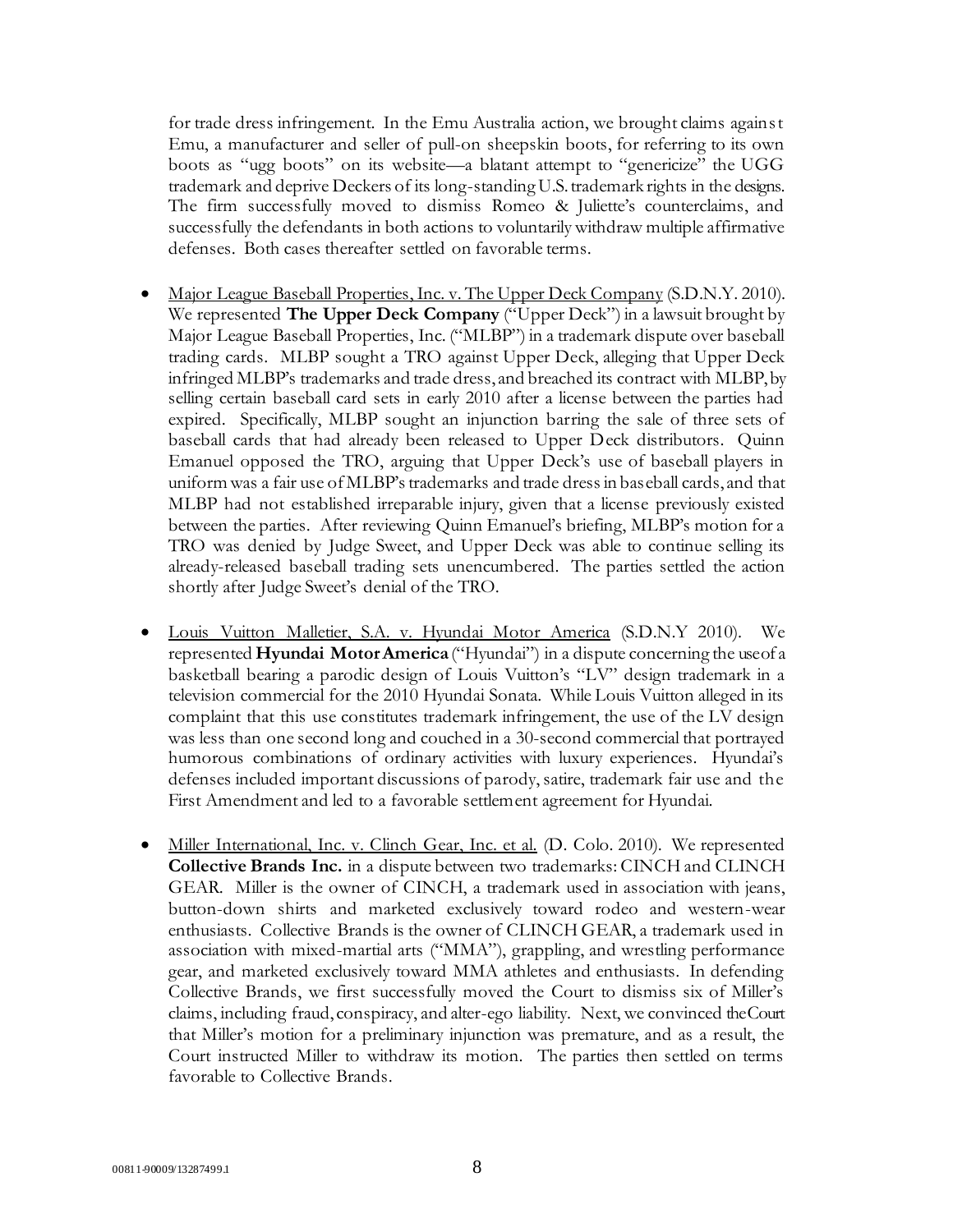- Coty Inc. v. Harvey P. Alstodt; Bruce C. Kowalsky; Diversified Beauty Products  $(f/k/a)$ MBA Beauty, Inc.); and Harvey P. Alstodt Associates, Inc. (N.Y. State Supreme Court 2010). We obtained a TRO against two former executives of client **Coty, Inc.**, stopping them from violating their covenant not to compete by marketing a nail polish line which, "coincidentally," consisted of many colors identical to Coty's line.
- Fifth Avenue of Long Island Realty Associates v. Caruso Management Company, Ltd. (E.D.N.Y. 2010). After a six-day bench trial, we obtained a complete defense victory for **Caruso Management Company, Ltd.** in a trademark infringement action brought in the Eastern District of New York. The Court not only found that Caruso did not infringe or dilute any of Plaintiff's trademarks, but granted Caruso's counterclaim and canceled Plaintiff's federal registration of the AMERICANA mark. This lawsuit, which sought disgorgement of profits and a permanent injunction preventing Caruso from using the name THE AMERICANA AT BRAND for its town center development in Glendale, California, was critically important to Caruso since the Plaintiff strategically filed suit a few short months before Caurso's town center was scheduled to open to the public, and after a significant amount of time and money had been invested in promoting THE AMERICANA AT BRAND name throughout the Los Angeles area.
- Rosetta Stone Ltd. v. Google Inc. (E.D. Va. 2010, 4th Cir. 2012). At the pleading stage, Quinn Emanuel obtained dismissal of Rosetta Stone's false endorsement claim under 15 U.S.C. 1125(a) and its state law business conspiracy and unjust enrichment claims. We then won a complete summary judgment for **Google Inc.**, by which all remaining claims that language software provider Rosetta Stone had asserted based on Google's advertising programs and trademark policies were dismissed with prejudice. In a lengthy opinion, the Court held that Google was not liable for trademark infringement (whether direct, contributory, or vicarious) or dilution. On appeal, the Fourth Circuit upheld the ruling on vicarious infringement and dismissal of the unjust enrichment claims, agreed with our legal analysis of the dilution claim, and found disputed issues of fact on the direct and contributory infringement claims and remanded those issues. We then moved in limine to lay the grounds for a new summary judgment motion. Following argument on that motion, the case quickly resolved.
- Dallas Cowboys Football Club and NFL Properties v. America's Team Properties (N.D. Tex. 2009). We obtained summary judgment for clients the **Dallas Cowboys** Football Club and NFL Properties LLC in a dispute concerning ownership of the trademark **AMERICA'S TEAM** in federal district court in Dallas, Texas. The Defendant in the case, a Minnesota-based company, claimed that it owned the rights to the famous trademark because it had obtained a federal registration in 1990. We were tasked with proving that the Cowboys rights in "America's Team" were superior to those of Defendant, notwithstanding that the Cowboys did not own a federal trademark registration for the mark. In a forty-page decision the Court granted the Cowboys and NFL Properties summary judgment on all claims, finding that they had proven federal and common law trademark infringement, unfair competition, dilution and that Defendant had committed fraud on the on the United States Patent and Trademark Office. America's Team—a nickname understandably despised by rivals of the Dallas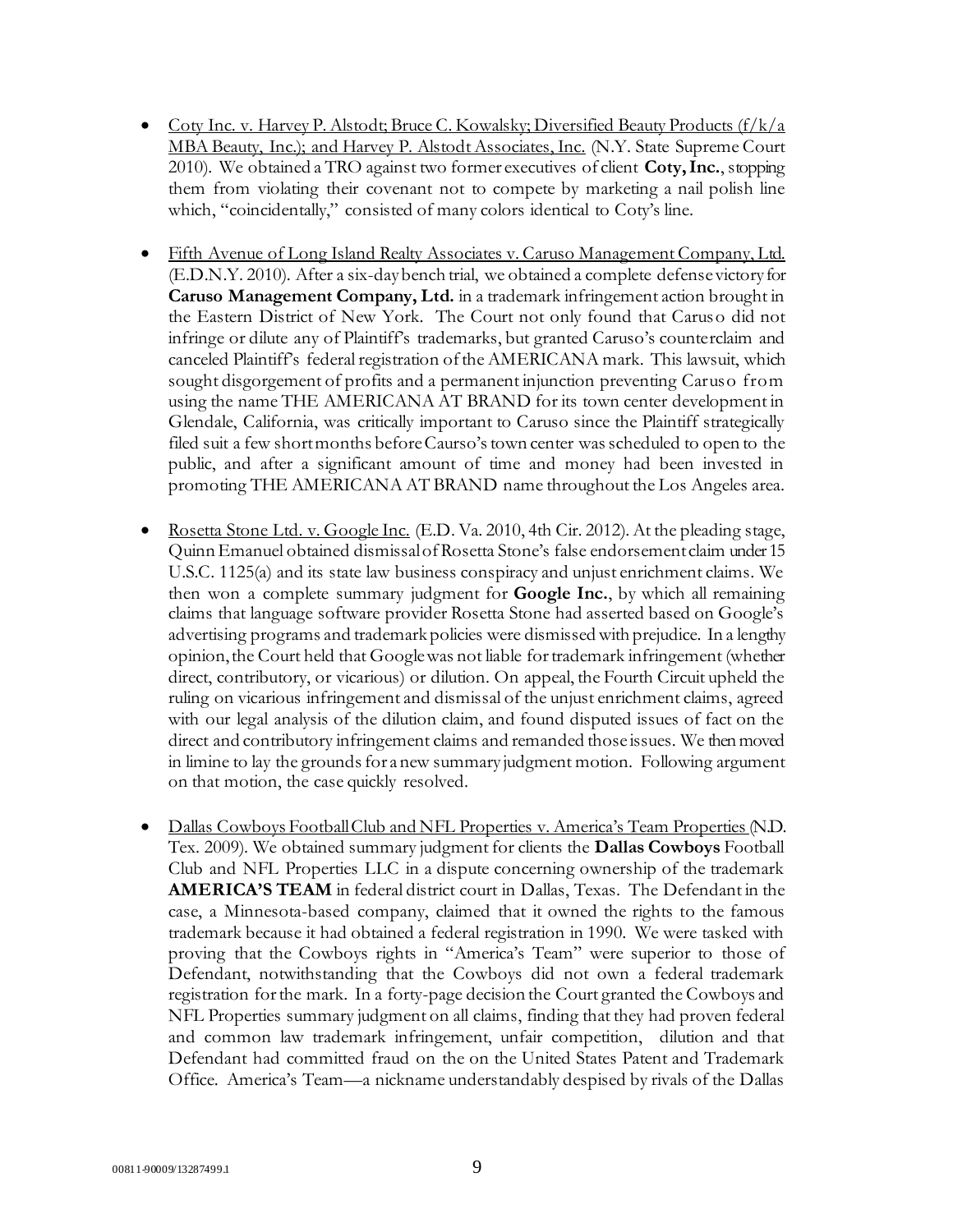Cowboys—remains today, as it has been for decades, an enduring part of the Cowboys' great legacy.

- Autodesk v. Dassault SolidWorks Systemes, 685 F. Supp.2d 1023 (N.D.Ca. 2009). We represented **Dassault SolidWorks** in a false advertising, false designation of origination and unfair competition suit involving CAD software marketing. The case settled the day the jury was to be picked, in no small part because of a ruling following a SolidWorks summary judgment motion holding that Autodesk's claimed "dwg" file format was unprotectible as a trademark and could be used by any Autodesk competitor in competing products.
- LDM Group v. Catalina Marketing (E.D. Mo. 2009). We represented Catalina Marketing in the defense of a false advertising suit related to the field of electronics coupon distribution. The suit settled very favorably to Catalina Marketing.
- George V Restauration S.A. and Creative Designs for Restaurants and Bars, Ltd. v. Little Rest Twelve, Inc. (N.Y. App. Div. 1st Dept. 2009). We represented **George V** and **Creative Designs**, owners of the world-famous (and federally-registered) **BUDDHA-BAR** trademark and proprietary restaurant concept in a case brought against their former licensee for trademark infringement and dilution regarding their unauthorized use of the BUDDHA BAR trademark and concept in connection with a Manhattan restaurant. The Appellate Division of the Supreme Court, First Department, reversed the trial court's denial of our clients' motion for preliminary injunction and held that the small disclaimer placed on defendant's website was not sufficient to dispel likely consumer confusion.
- adidas America, Inc. v. Payless ShoeSource, Inc. (9<sup>th</sup> Cir. 2009). We represented **Payless ShoeSource, Inc**. on the appeal to the Ninth Circuit of a jury verdict rendered against it in the United States District Court for the District of Oregon finding that Payless infringed adidas' trademark and trade dress and awarding adidas over \$66 million dollars in damages. On appeal, Payless argued that the district court erred by, *inter alia*, allowing the jury to hear consumer survey evidence that tested allegedly infringing shoes put out by manufacturers other than Payless, by permitting monetary damages for post sale confusion absent a showing of any actual injury and based upon a reasonable royalty theory and by failing to dismiss adidas' trademark dilution claims because Payless used the allegedly infringing stripes as decoration. Although the case settled before the argument, we helped Payless reduce the largest trademark verdict in history.
- Pro-Football, Inc. v. Harjo (U.S. Supreme Court 2009). In defending the long-running challenge by six Native American petitioners to the **Washington Redskins'** trademark registrations, we employed the infrequently used "de novo" appeal to the D.C. District Court to overturn an adverse decision by the Trademark Trial and Appeal Board. The decision was appealed by the Native Americans to the D.C. Circuit, which found no abuse of discretion and affirmed the grant of summary judgment in all respects. The petitioners next filed a petition of certiorari with the U.S. Supreme Court, arguing that the Circuit Courts are split as to whether laches is available as a defense to the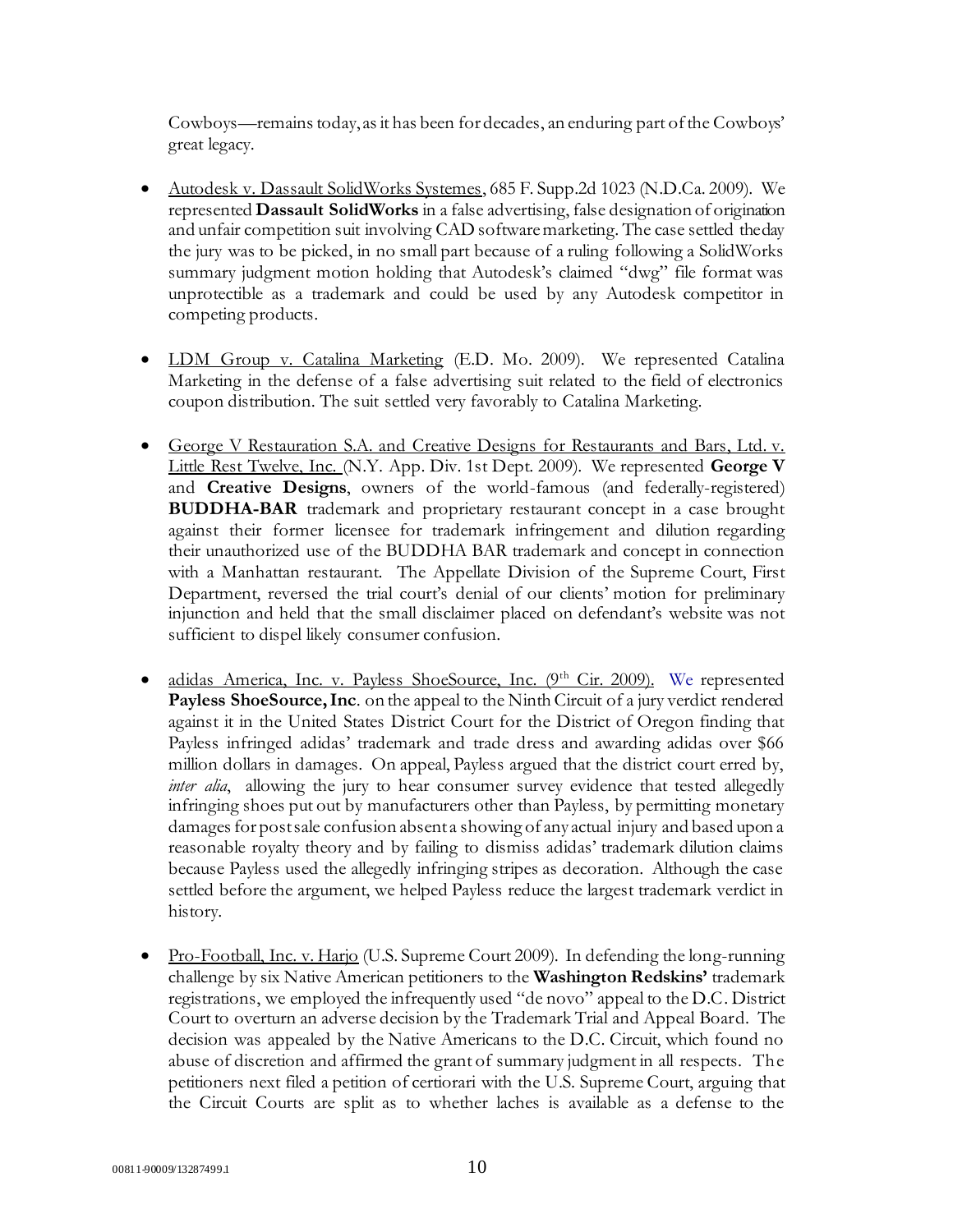cancellation of an allegedly disparaging trademark. Quinn Emanuel opposed the petition, arguing that no such split existed. The U.S. Supreme Court denied the petition in November 2009, thus ending the case. It was a complete win for Quinn Emanuel's clients Pro-Football and the Washington Redskins.

- PlayShare PLC v. Societe des Bains de Mer et du Cerle des Estrangers a Monaco (S.D.N.Y. 2008). We represented Société des Bains de Mer et du Cercle des Etrangers à Monaco ("SBM"), the founder and manager of Monaco's five casinos, including the famous **Casino de Monte-Carlo**, in an action against PlayShare, an online casino gaming operating operator in the District Court for the Southern District of New York. SBM alleged that the PlayShare's Grand Monaco Casino website and use of at least 100 domain names employing the terms "Monaco," "Monaco Casino," or variations thereof in connection with the online casino website constitutes unfair competition, trademark infringement, and cybersquatting. Our representation led to a quick and favorable settlement agreement for SBM.
- Yuri Kucklachev v. Mark Gelfman (E.D.N.Y. 2008). We represented **Ticketmaster L.L.C** ("Ticketmaster") in an action for trademark and copyright infringement, unfair competition, and violations of the right of publicity, brought by Plaintiffs, who purport to be world famous clowns, brought this action against the Gelfman Defendants, the plaintiff's former U.S. promoter. The complaint alleges that in 2007, after the Plaintiffs returned to Russia after a successful U.S. tour their show entitled "Moscow Cats Theatre," the Gelfman defendants misappropriated the Plaintiff's show, including its title and copyrighted cat-tricks, conducting performances in the United States without Plaintiffs' consent. Ticketmaster was among a set of named Defendants who unknowingly sold tickets to the allegedly infringing show. Plaintiffs moved for a preliminary injunction prohibiting all of the Defendants from continuing to sell tickets to the allegedly infringing show. On the strength of the briefing submitted by Quinn Emanuel on behalf of Ticketmaster, the Court denied Plaintiffs' request for injunctive relief against Ticketmaster and Defendant Onlineseats.com (who had not yet appeared in the action, but was deemed to be similarly situated to Ticketmaster) on the grounds that that Plaintiffs failure to put Ticketmaster on notice of the alleged infringement for well over a year precluded the possibility of injunctive relief. An injunction did issue, however, against all of the other appearing Defendants.
- Argus Research v. Argus Media (D. Conn. 2008). We were retained by the board of an **English publishing company** when trademark and fraud claims filed by a U.S. equity research firm proved intractable. With our client's regular IP counsel, we conducted depositions to support a successful multi-faceted motion gutting all but a single claim, and moved in limine to strike all three of the plaintiff's experts. The case settled shortly thereafter with a global co-existence agreement and no payment by our client.
- CMG Worldwide v. The Upper Deck Company (S.D. Ind. 2008). We defended **Upper Deck** in a suit alleging the use of various images and signatures of deceased baseball players that had previously been licensed to Upper Deck but were then exclusively licensed to Topps. We were hired after a TRO issued enjoining our client's usage of certain player images in its entire line of 2008 trading cards. We succeeded in